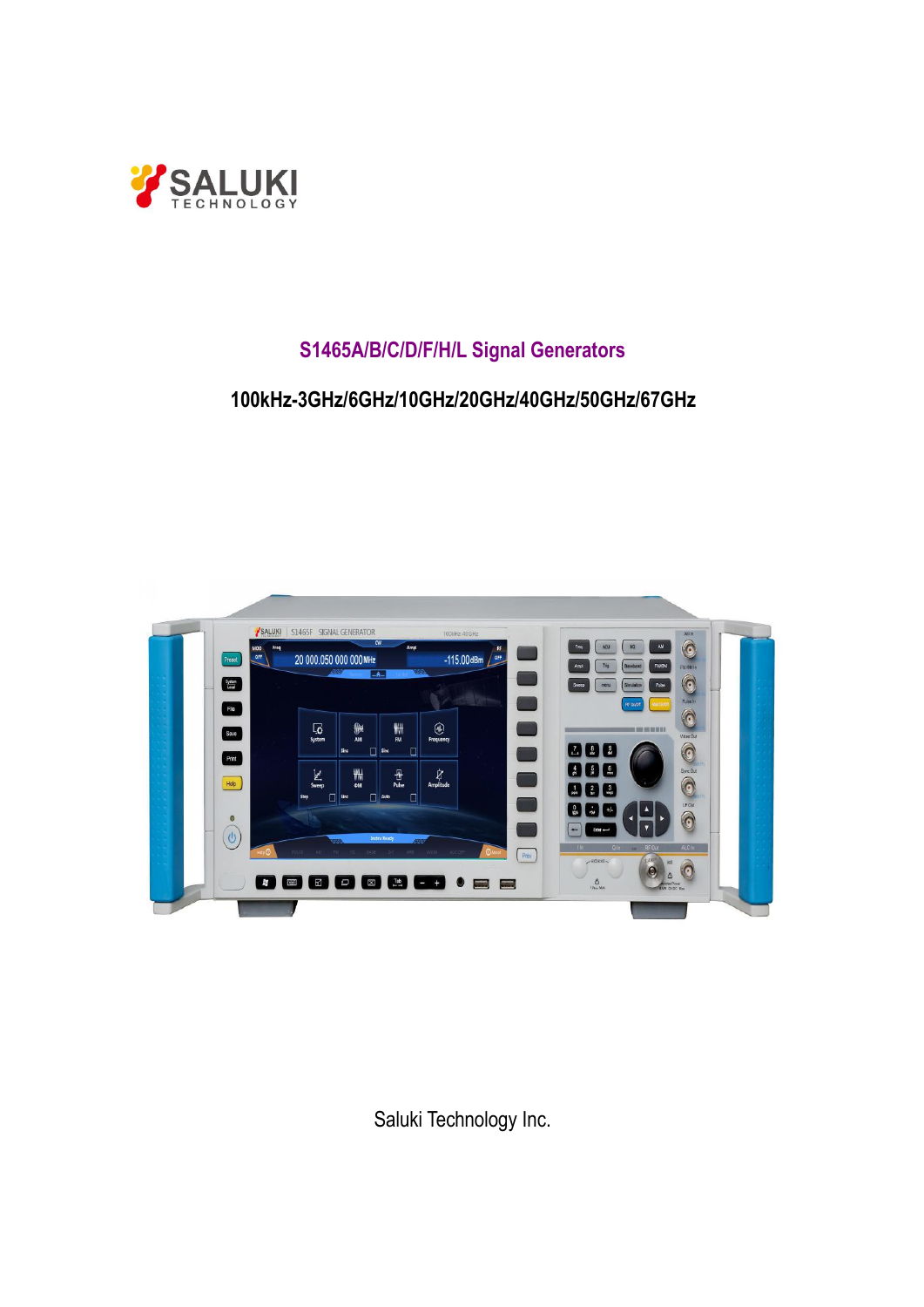

### **The document applies to the Signal Generators of the following models:**

S1465A signal generator, 100kHz - 3GHz

S1465B signal generator, 100kHz - 6GHz

S1465C signal generator, 100kHz - 10GHz

S1465D signal generator, 100kHz - 20GHz

S1465F signal generator, 100kHz - 40GHz

S1465H signal generator, 100kHz - 50GHz

S1465L signal generator, 100kHz - 67GHz

### **Signal generator Standard pack and accessories:**

| No. | Item                 |
|-----|----------------------|
|     | Power cable assembly |
|     | User manual          |

### **Options of the S1465 series Signal Generator in addition to standard accessories:**

| <b>Option ID</b> | <b>Description</b>                    | <b>Function</b>                                                                        | <b>Match</b>               |
|------------------|---------------------------------------|----------------------------------------------------------------------------------------|----------------------------|
| S1465-H01A-A     | 115dB programmable step<br>attenuator | To expand output power dynamic range                                                   | Only A and B options       |
| S1465-H01A-C     | 115dB programmable step<br>attenuator | To expand output power dynamic range                                                   | Only C and D options       |
| S1465-H01A-F     | 115dB programmable step<br>attenuator | To expand output power dynamic range                                                   | <b>Only F options</b>      |
| S1465-H01B       | 90dB programmable step<br>attenuator  | To expand output power dynamic range                                                   | Only H and L options       |
| S1465-H02A       | Analog modulation                     | Additional analog modulation, including AM, FM,<br><b>OM, and low-frequency output</b> | All models                 |
| S1465-H02B       | <b>Pulse modulation</b>               | Additional pulse modulation, with the minimum<br>pulse width of 100ns                  | All models                 |
| S1465-H02C       | Narrow pulse modulation               | Additional pulse modulation, with the minimum<br>pulse width of 20ns                   | All models, including H02B |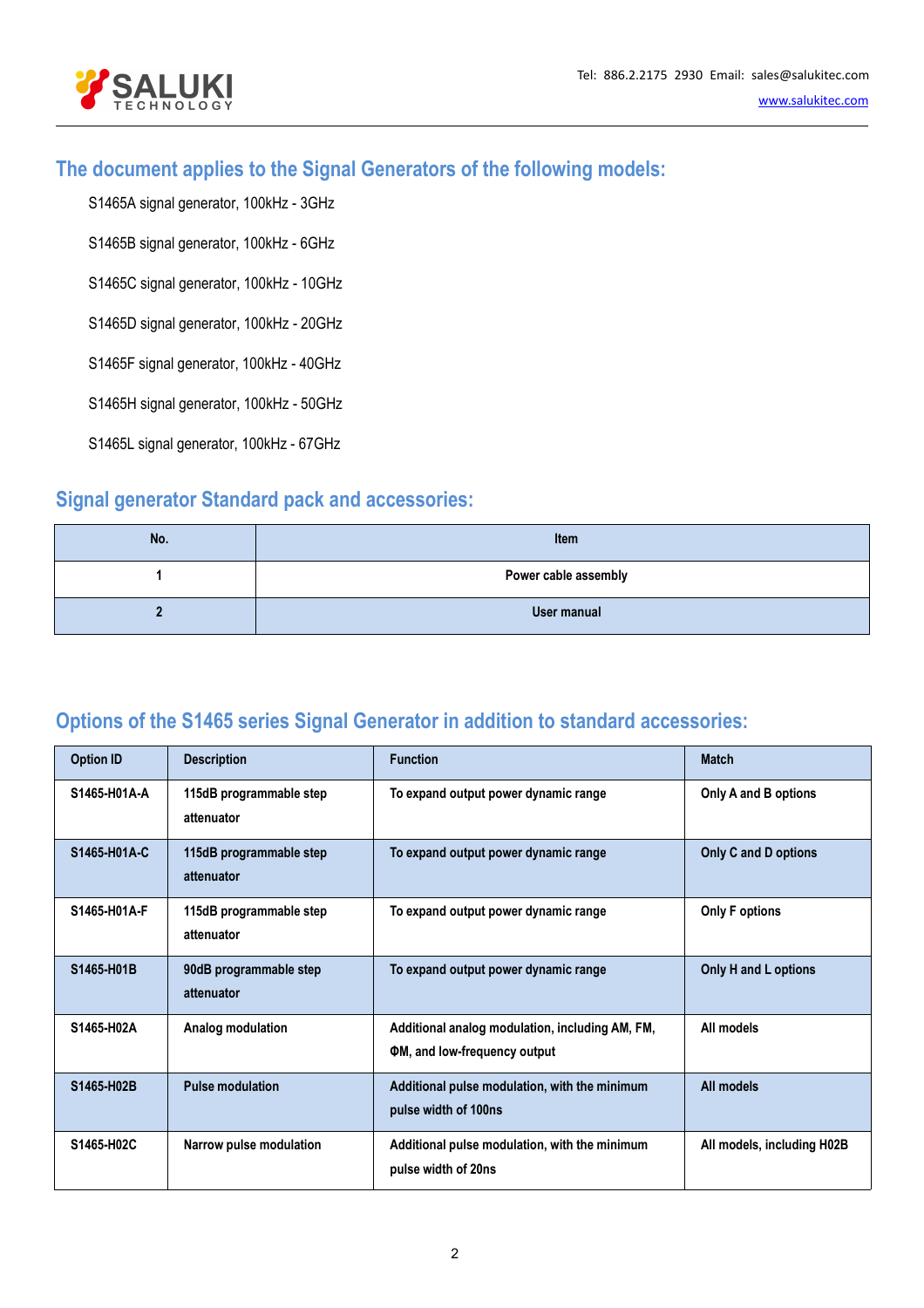

| S1465-H03 | <b>Analog sweep</b>                          | Additional analog sweep (slope sweep)                                | All models         |
|-----------|----------------------------------------------|----------------------------------------------------------------------|--------------------|
| S1465-H04 | Ultra low phase noise                        | To reduce phase noise, 10GHz@10kHz: -120dBc/Hz                       | All models         |
| S1465-H05 | High-power output                            | To increase the maximum output power                                 | All models         |
| S1465-H06 | <b>Enhanced high-power output</b>            | To increase the maximum output power of<br>10MHz-20GHz substantially | Only S1465D option |
| S1465-H80 | 87230 USB power probe                        | For power measurement and calibration<br>$(9kHz-6GHz)$               | All models         |
| S1465-H81 | 87231 USB power probe                        | For power measurement and calibration<br>(10MHz-18GHz)               | All models         |
| S1465-H82 | 87232 USB power probe                        | For power measurement and calibration<br>(50MHz-26.5GHz)             | All models         |
| S1465-H83 | 87233 USB power probe                        | For power measurement and calibration<br>(50MHz-40GHz)               | All models         |
| S1465-H91 | N RF output port                             | To change RF output port to N (female)                               | Only S1465D option |
| S1465-H92 | Rear panel RF output                         | To move RF output port to rear panel                                 | All models         |
| S1465-H93 | <b>Front handle kit</b>                      | Front panel mounting handle                                          | All models         |
| S1465-H94 | <b>Rack installation kit</b>                 | Kit for installing instrument on the cabinet                         | All models         |
| S1465-H95 | <b>Commercial calibration</b><br>certificate | Instrument is entrusted to metrology service                         | All models         |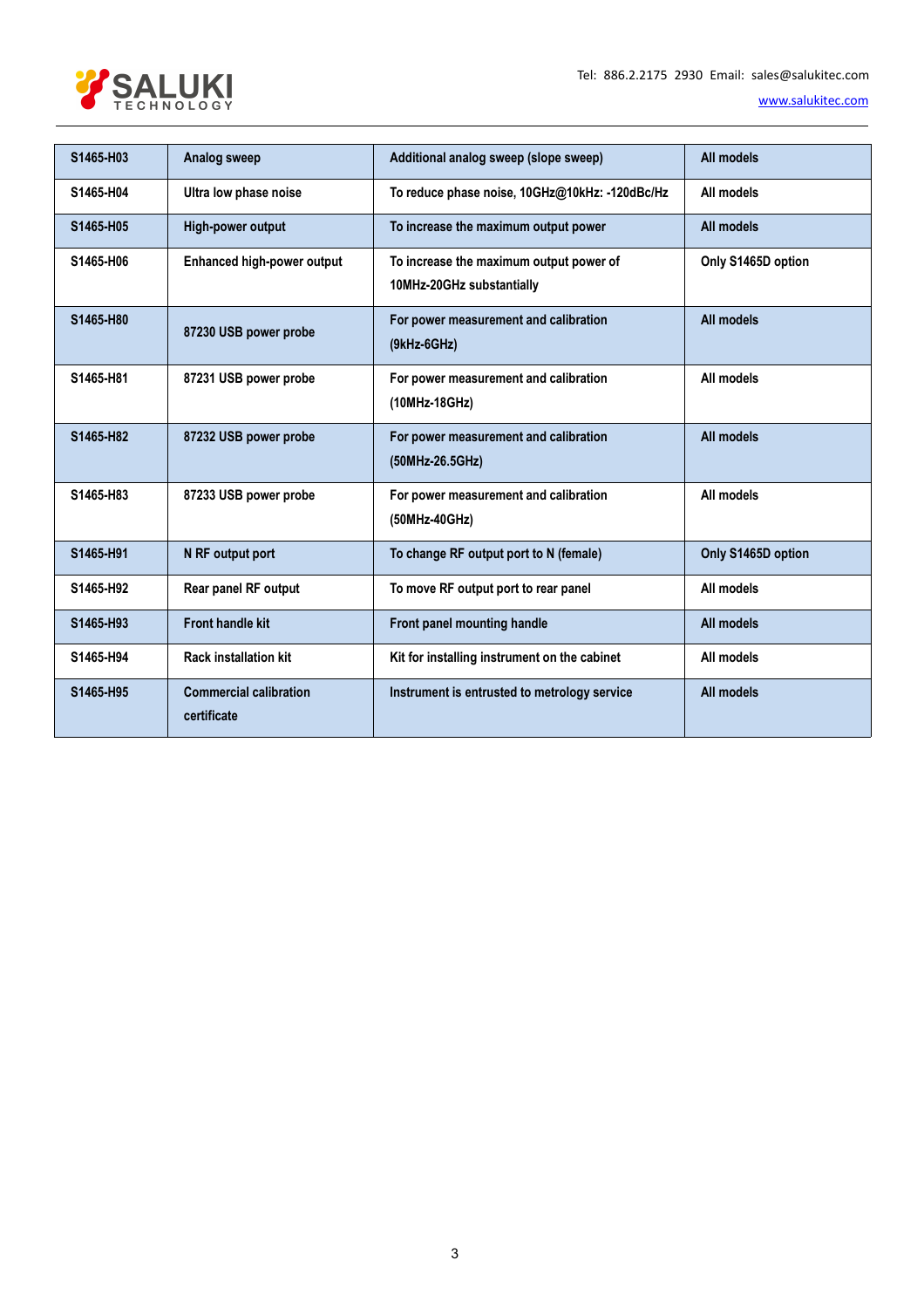

### **Preface**

Thank you for choosing S1465 series signal generators produced by Saluki Technology Inc.

We devote ourselves to meeting your demands, providing you high-quality measuring instrument and the best after-sales service. We persist with "superior quality and considerate service", and are committed to offering satisfactory products and service for our clients.

### **Document No.**

S1465 series signal generators

### **Version**

Rev01 2018.06

Saluki Technology

### **Document Authorization**

The information contained in this document is subject to change without notice. The power to interpret the contents of and terms used in this document rests with Saluki.

Saluki Tech owns the copyright of this document which should not be modified or tampered by any organization or individual, or reproduced or transmitted for the purpose of making profit without its prior permission, otherwise Saluki will reserve the right to investigate and affix legal liability of infringement.

### **Product Quality Assurance**

The warranty period of the product is 36 months from the date of delivery. The instrument manufacturer will repair or replace damaged parts according to the actual situation within the warranty period.

### **Product Quality Certificate**

The product meets the indicator requirements of the document at the time of delivery. Calibration and measurement are completed by the measuring organization with qualifications specified by the state, and relevant data are provided for reference.

### **Quality/Settings Management**

Research, development, manufacturing and testing of the product comply with the requirements of the quality and environmental management system.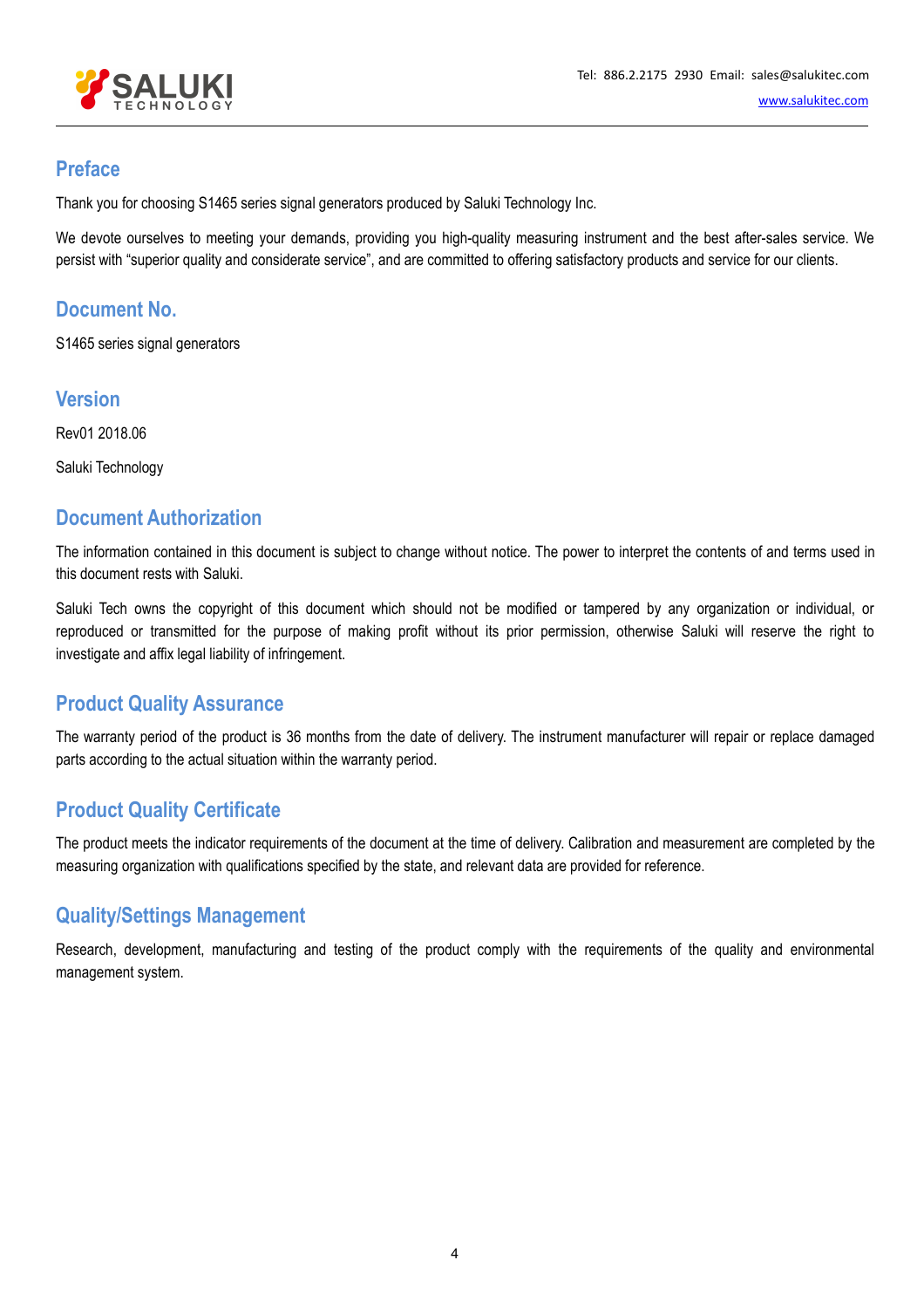

# **Contacts**

| Service Tel: | 886. 909 602 109                                   |
|--------------|----------------------------------------------------|
| Website:     | www.salukitec.com                                  |
| Email:       | sales@salukitec.com                                |
| Address:     | No. 367 Fuxing N Road, Taipei 105, Taiwan (R.O.C.) |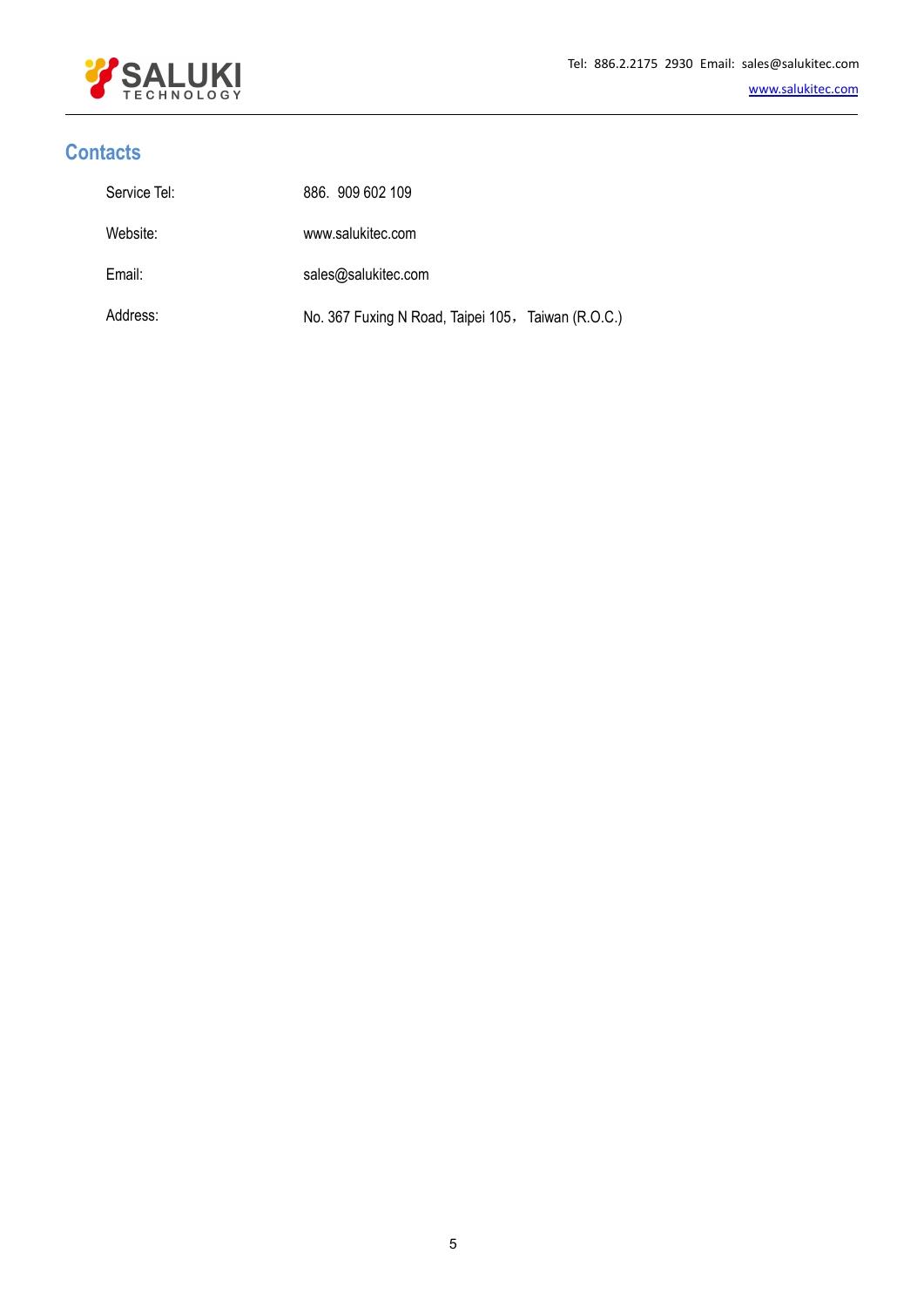

# **Content**

| 3.1 |  |
|-----|--|
| 3.2 |  |
| 3.3 |  |
| 3.4 |  |
| 3.5 |  |
| 3.6 |  |
| 3.7 |  |
| 3.8 |  |
| 3.9 |  |
|     |  |
|     |  |
|     |  |
| 5.1 |  |
| 5.2 |  |
| 5.3 |  |
| 5.4 |  |
| 5.5 |  |
| 5.6 |  |
|     |  |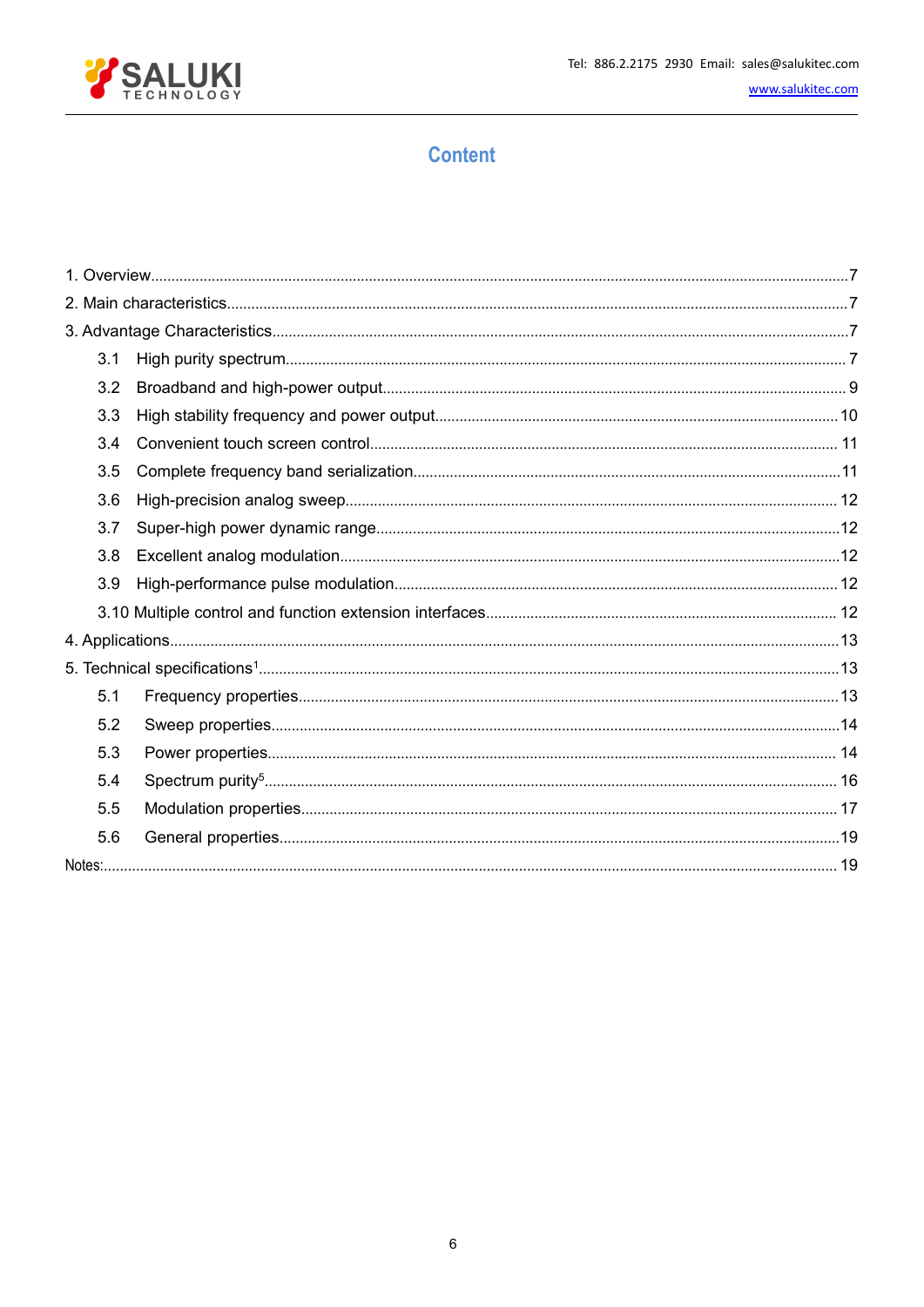

# <span id="page-6-0"></span>**1. Overview**

S1465 series signal generators, with the frequency range of 100kHz - 67GHz, are provided with high purity spectrum and high output power. The single side band phase noise at 10GHz carrier and 10kHz frequency offset is -126dBc/Hz. The maximum output power reaches up to 1W at 20GHz carrier, and the dynamic output power range gets 150dB. All these specifications can meet the high-end requirements of electromagnetic signal tests. In addition, S1465 signal generators own the functions of high-precision analog sweep and high-performance analog and pulse modulation, with maximum bandwidth of internally modulated signal generator up to 10MHz, various signal waveforms, the minimum pulse width of 20ns and flexible pulse trains, which can meet the test requirements of analog and pulse modulations. A 10.1-in. display screen of 1280×800 resolution as well as a number of independent operation styles, such as buttons, mouse and touch screens are equipped so as to improve user experience and test efficiency. S1465 signal generators can generate high-quality continuous-wave or modulated signals, which are not only ideal local oscillation source and clock source, but also high-performance analog simulation signal source. They are mainly used in the radar performance evaluation, high-performance receiver test and components parameter test etc., and applicable to aviation, aerospace, radar, communication and navigation equipment etc.

### <span id="page-6-1"></span>**2. Main characteristics**

- High purity spectrum
- Broadband and high-power output
- High stability frequency and power output
- Convenient touch screen control
- Complete frequency band serialization
- High-precision analog sweep
- Super-high power dynamic range
- Excellent analog modulation
- High-performance pulse modulation
- Multiple control and function extension interfaces

# <span id="page-6-2"></span>**3. Advantage Characteristics**

#### <span id="page-6-3"></span>**3.1 High purity spectrum**

S1465 series signal generators are able to output extremely pure signal spectrum, typical single side band phase noise at 10GHz carrier and 10kHz frequency offset of-126dBc/Hz, and at 1GHz carrier and 10kHz frequency offset of -142dBc/Hz. This performance can be used in Doppler radar, high-performance receiver blocking and adjacent channel selectivity tests, and are ideal alternatives to local oscillator and low-jitter clock.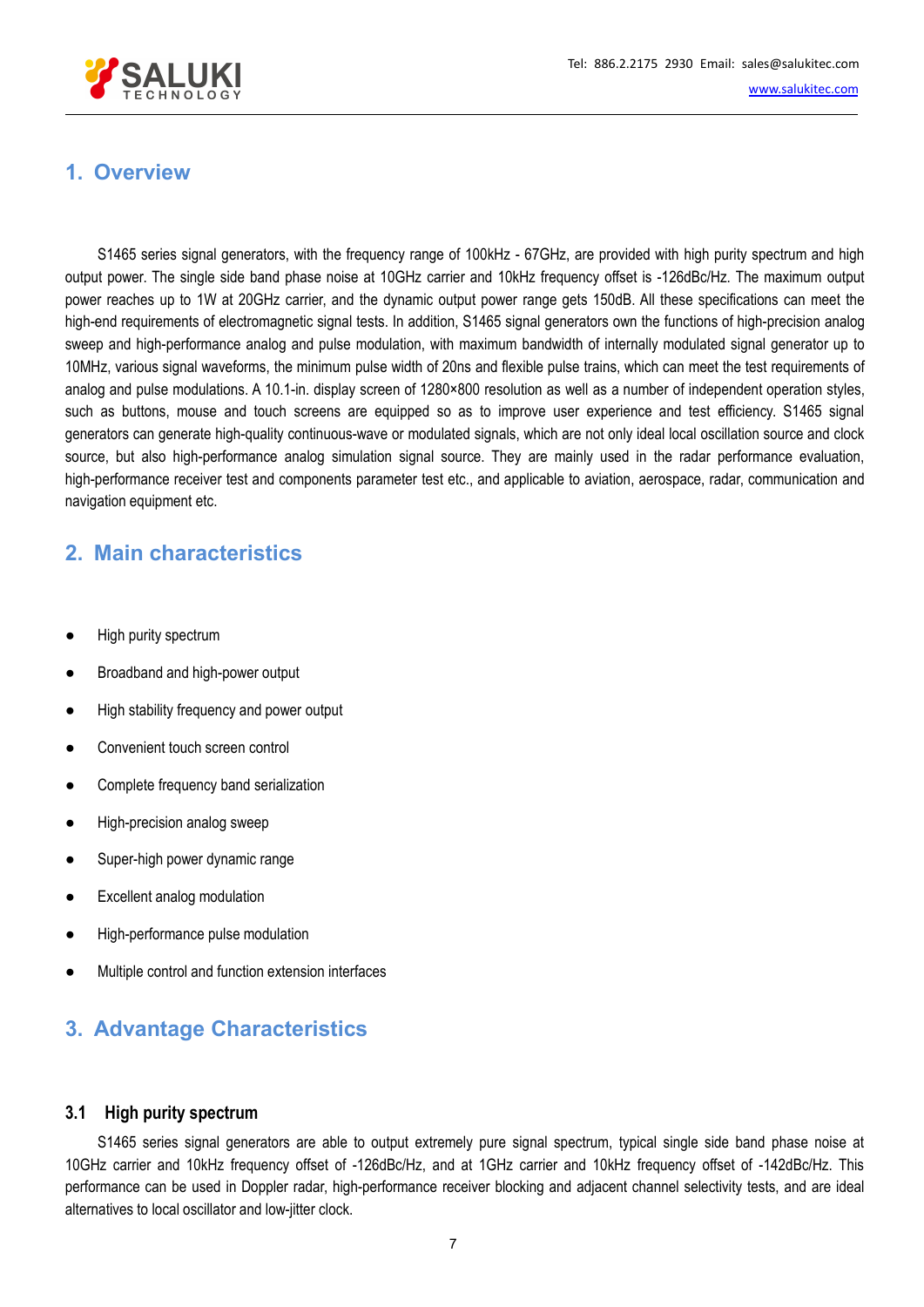



Harmonic

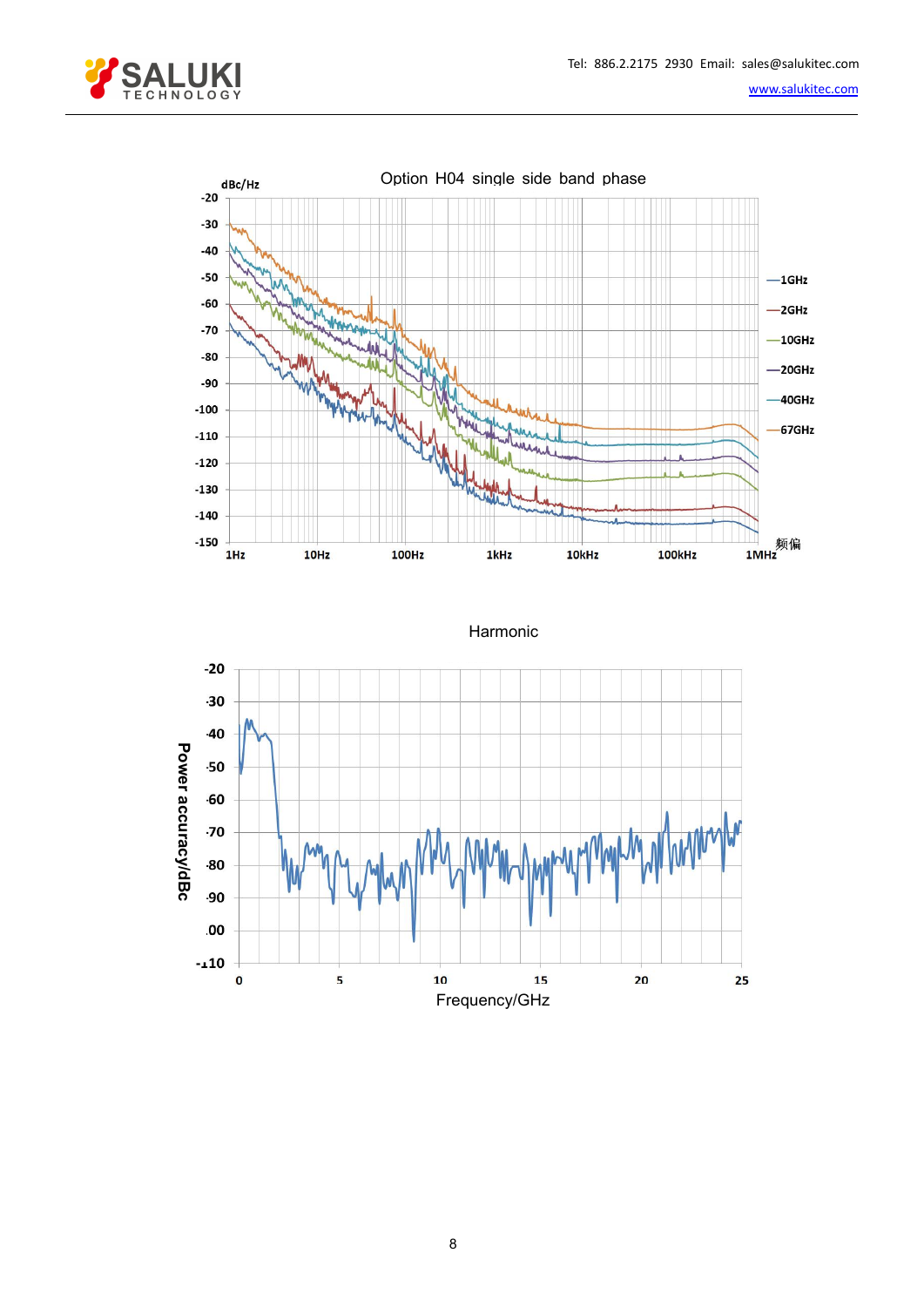



Fig.3.1 2GHz Sweep Width Non-harmonics

### <span id="page-8-0"></span>**3.2 Broadband and high-power output**

For H05 high-power options, typical values for the maximum output power are +22dBm for 20GHz, +20dBm for 40GHz, and +10dBm for 67GHz. For H06 enhanced high-power option, the output power is +30dBm (1W). When high-power input signals are required in your test, the required test signals can be obtained, with no external amplifier, and higher power accuracy and stability will be achieved.



Fig.3.2 Max. Output Power of 1465D+H06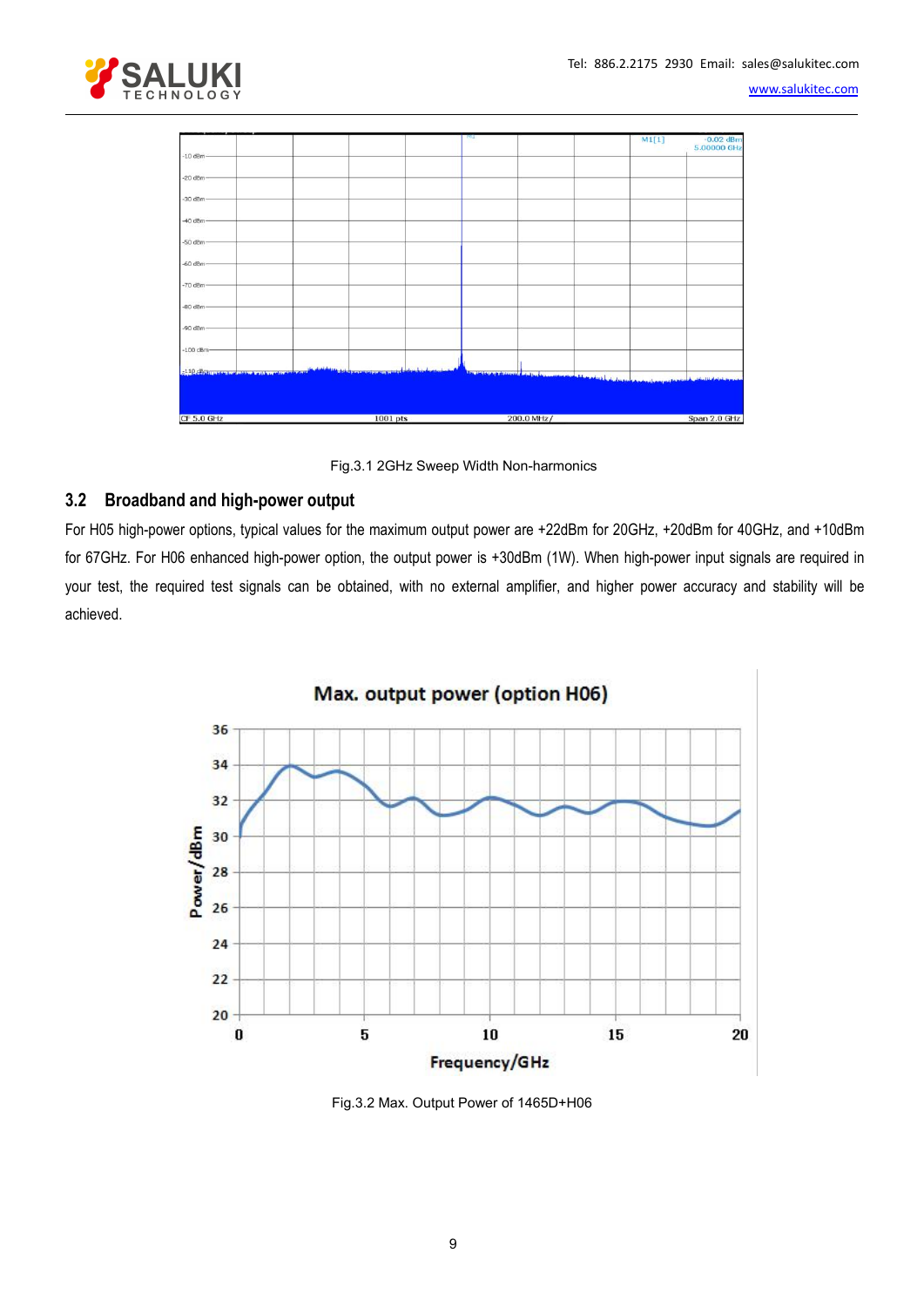



Max. output power (option H05)

Fig.3.3 Max. Output Power of 1465F+H05

### <span id="page-9-0"></span>**3.3 High stability frequency and power output**

The stability is high for both the frequency and power of an output signal. Timebase aging rate is ±5×10<sup>-8</sup>/year, and for 10MHz high stability timebase, variation per year is not more than 0.5Hz. Both output power accuracy and stability are quite remarkable, i.e. after 15-day continuous power-on in the environment for a temperature cycle of 0ºC-50ºC, the power variation isless than 0.2dB at the same temperature, and rate of temperature change for the power is less than 0.01dB/°C.



Fig.3.4 Power Accuracy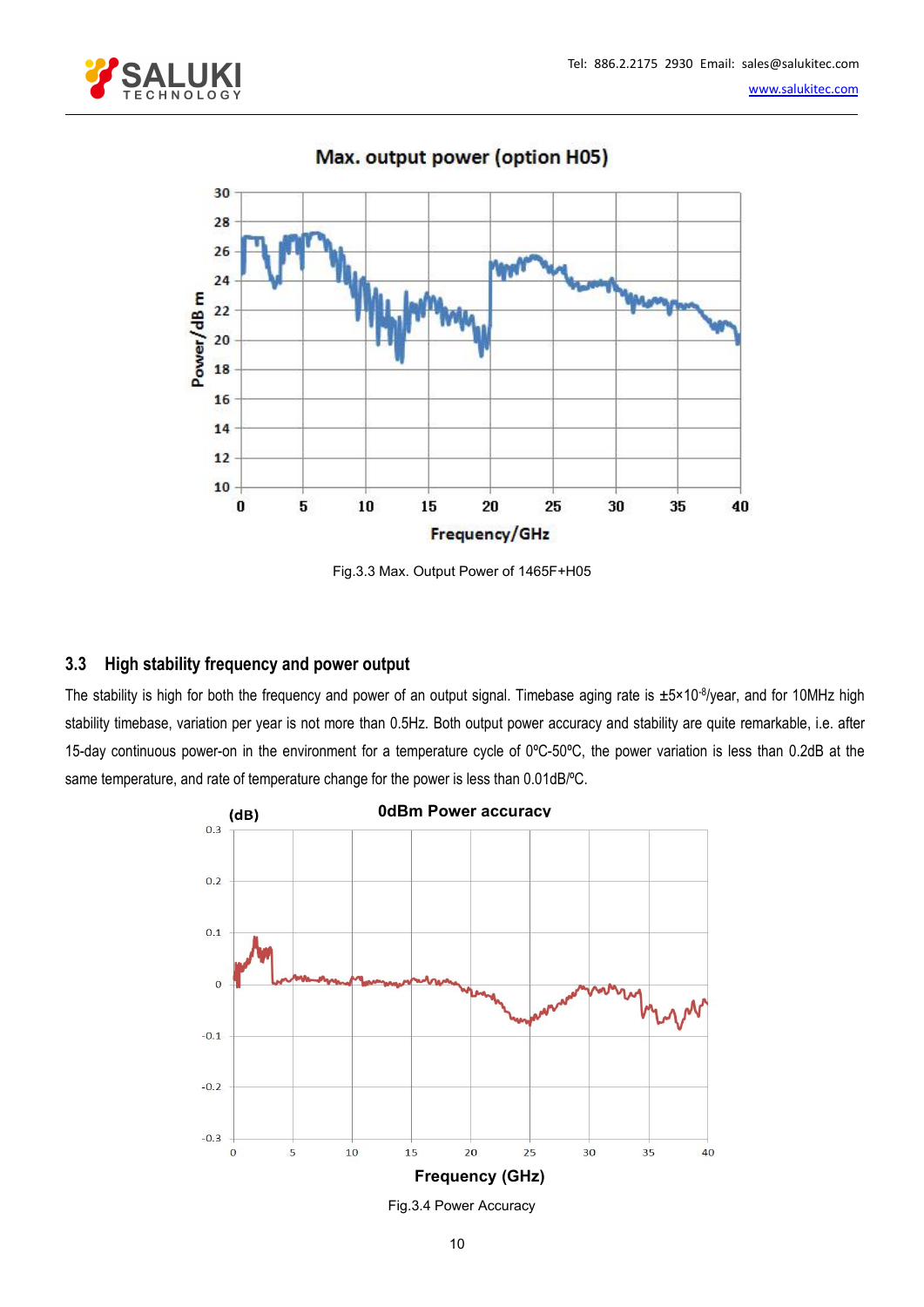



#### **15-day temperature cycle power stability test**

#### <span id="page-10-0"></span>**3.4 Convenient touch screen control**

A 10.1-inch LED display screen of 1280×800 resolution shows the instrument status information clearly. Conspicuous color matching, proper function division and various function panel buttons provide a fresh sight of vision, easy operation and higher test efficiency for you. Besides with the panel buttons, the instrument can be controlled independently by operating with enter knob, sliding or clicking on the touch screen, and using external keyboard or mouse.

#### <span id="page-10-1"></span>**3.5 Complete frequency band serialization**

For S1465A/B/C/D/F/H/L signal generators, the frequency ranges are 100kHz-3GHz/6GHz/10GHz/20GHz/40GHz/50GHz/67GHz. In this 7 serialized models, the minimum selectable output frequency is 9kHz for S1465A/B, and for S1465L, the maximum selectable output frequency is 70GHz. Each model has various options available for function and performance extension. There is always one model suitable for you, no matter for metrology solutions or basic signal generators, only radio-frequency range test signals or millimeter-wave for signal frequency.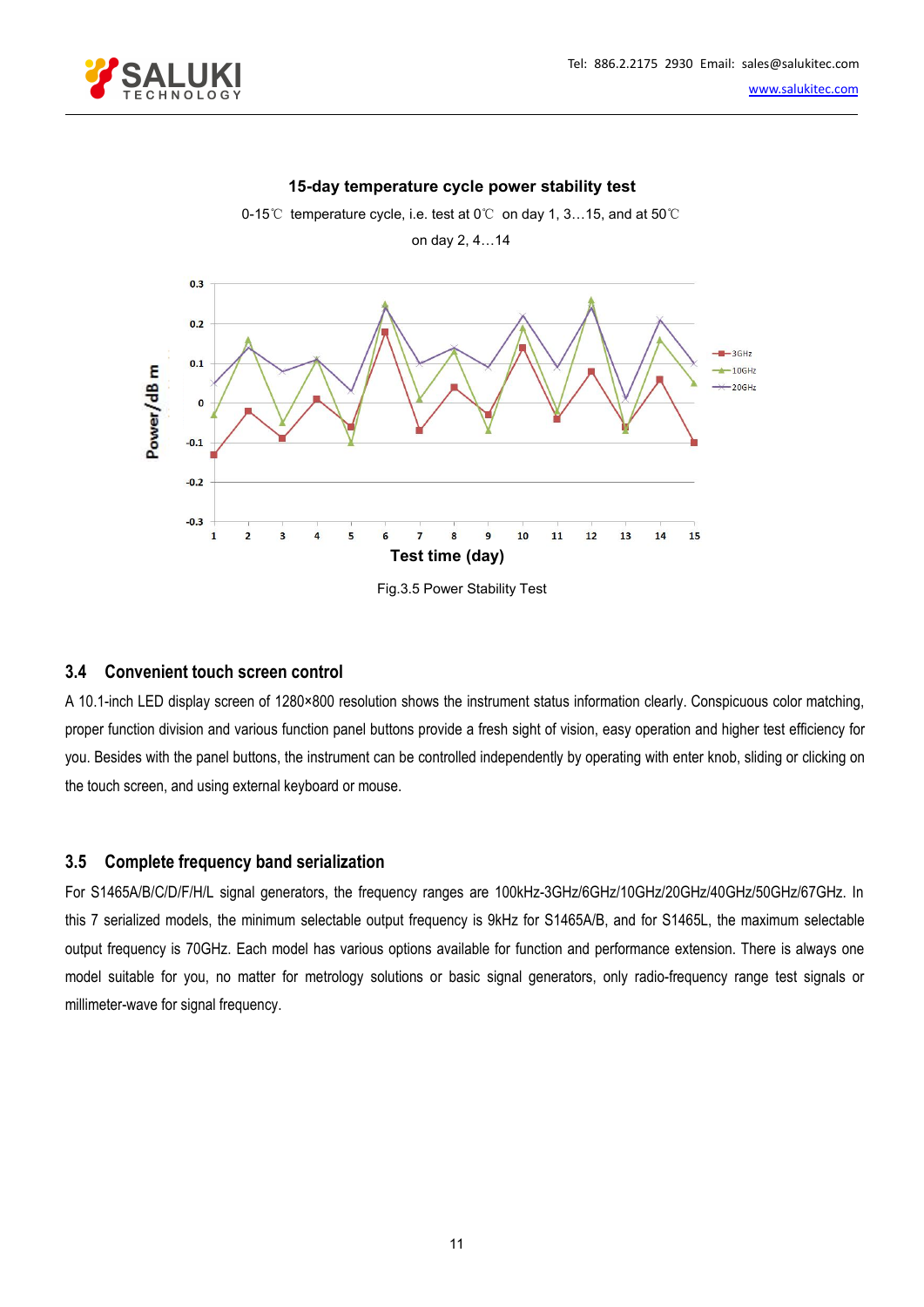



Fig.3.6 Frequency Range of S1465 series

#### <span id="page-11-0"></span>**3.6 High-precision analog sweep**

Full-band high-precision analog sweep function allows rapid sweep in your broadband test. In addition, step sweep and list sweep are provided for your other test requirements.

#### <span id="page-11-1"></span>**3.7 Super-high power dynamic range**

A 150dB power dynamic range of -130dBm - +20dBm is provided as the best choice for testing a high-sensitivity receiver.

#### <span id="page-11-2"></span>**3.8 Excellent analog modulation**

With the functions of AM, FM and ΦM, it supports internally and externally modulated resource input. For both the FM and ΦM, the modulation bandwidth is from DC to 10MHz, while linear and exponential modes are provided for AM, with the linear AM depth of more than 90%. An internally modulated signal generator, with the frequency range from DC to 10MHz, 0.1Hz resolution and 7 modulated waveforms, can output low-frequency signals directly.

#### <span id="page-11-3"></span>**3.9 High-performance pulse modulation**

The depth of modulation is more than 80dB, with the rise and fall time of less than 10ns and the minimum pulse width of 20ns. Clock gate and various external trigger modes are supported. A standard internal pulse generator, with 6 pulse modes, pulse width from 20ns to 42s, and 10ns step, has the function of pulse train required in radar test.

#### <span id="page-11-4"></span>**3.10 Multiple control and function extension interfaces**

There are USB, LAN,GPIB, monitor interface and other auxiliary interfaces, in which USB is used to transmit data, and connect with keyboard/mouse etc., while LAN and GPIB are used for program control, and monitor interface for external display.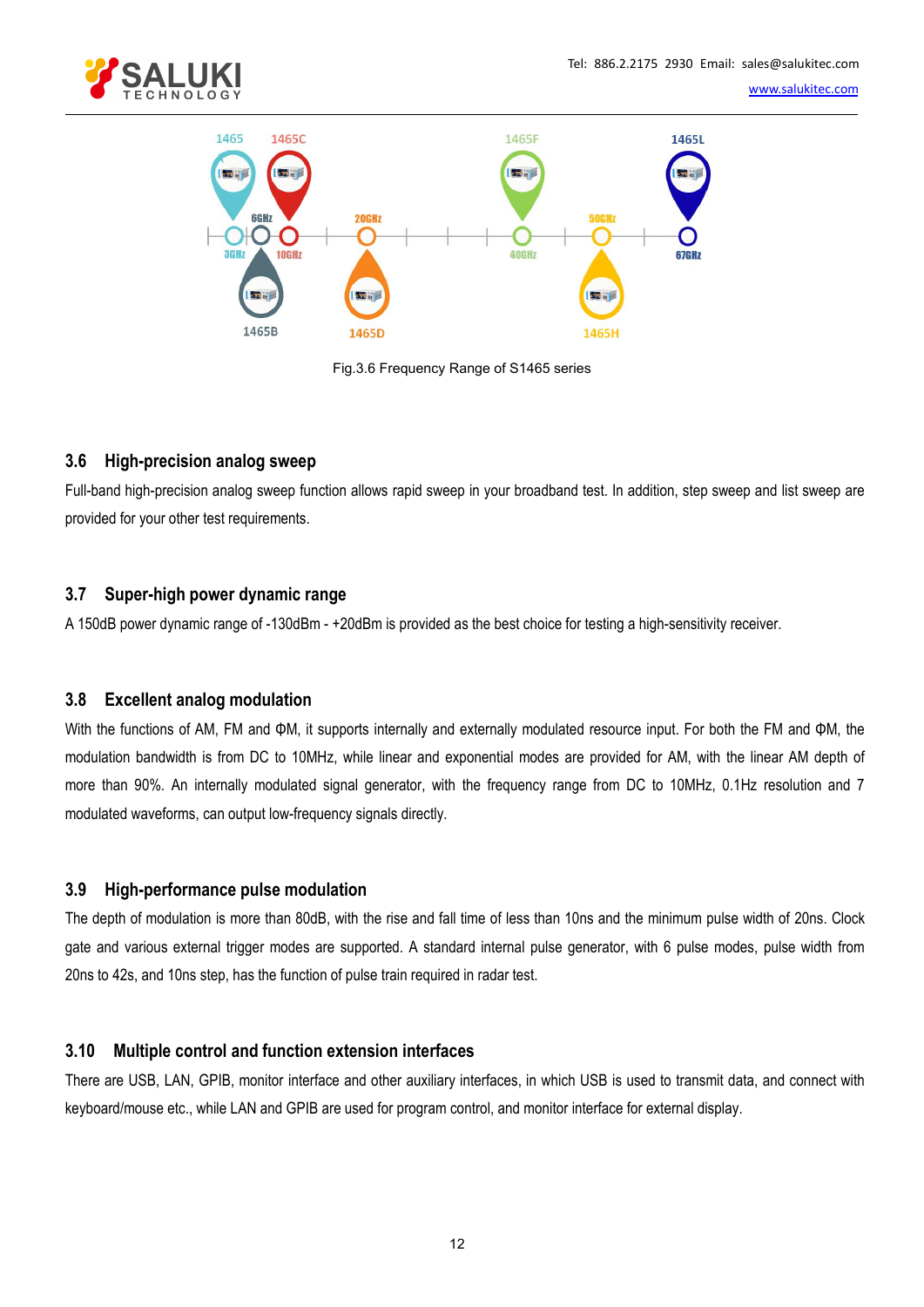

# <span id="page-12-0"></span>**4. Applications**

### **4.1 Comprehensive performance evaluation for electronic system**

S1465 series signal generators, with the frequency range from 100kHz to 67GHz, generate signals with high purity spectrum, high power output and remarkable stability, which can be used for comprehensive performance evaluation for such electronic systems as radar system, electronic warfare system, communication equipment system, and for solving such index test problems as band width, sensitivity, dynamic range and intermodulation distortion.

### **4.2 High-performance receiver test**

S1465 series signal generators, with extremely low single side band phase noise and excellent non-harmonic suppression, can output perfect pure signals, used in phase noise, block and adjacent channel selectivity test for a high-performance receiver in the radar, electronic warfare system or communication equipment.

### **4.3 High-power device test**

S1465 series signal generators, with the maximum output power of 1W, can test a high-power device, with no external amplifier, and overcome the loss of test system, with higher signal power accuracy and stability.

### **4.4 Durability test of electric equipment**

All S1465 series signal generators, with the operating temperature range of 0-50ºC, have high frequency and power stability, and can be used in the durability test of electric equipment where the instrument needs to be powered on for days.

### **4.5 Excitation signal and local oscillator substitution**

S1465 series signal generators, with extremely pure signal quality and high output power, can be used for signal excitation for amplifiers, and as an ideal alternative for local oscillator in the tested equipment, such as transmitter and receiver etc..

#### <span id="page-12-1"></span>**5. Technical specifications 1**

<span id="page-12-2"></span>

| 5.1 Frequency properties |                          |                                |                                              |  |  |  |  |  |  |
|--------------------------|--------------------------|--------------------------------|----------------------------------------------|--|--|--|--|--|--|
|                          | S1465A: 100kHz-3GHz      | Frequency                      | Y <sub>O</sub><br>N<br>(internal<br>harmonic |  |  |  |  |  |  |
|                          | (Min. frequency 9kHz)    |                                | number)                                      |  |  |  |  |  |  |
| <b>Frequency range</b>   | S1465B:100kHz - 6GHz     | 100kHz $\leq$ f $\leq$ 250MHz  | 1/8                                          |  |  |  |  |  |  |
|                          | (Min. frequency of 9kHz) | $250MHz < f \leq 500MHz$       | 1/16                                         |  |  |  |  |  |  |
|                          | S1465C: 100kHz-10GHz     | $500$ MHz $\leq$ f $\leq$ 1GHz | 1/8                                          |  |  |  |  |  |  |
|                          | S1465D:100kHz - 20GHz    |                                |                                              |  |  |  |  |  |  |
|                          | S1465D+H06:              | 1GHz $<$ f $\leq$ 2GHz         | 1/4                                          |  |  |  |  |  |  |
|                          | 10MHz-20GHz              | $2$ GHz $<$ f $\leq$ 3.2GHz    | 1/2                                          |  |  |  |  |  |  |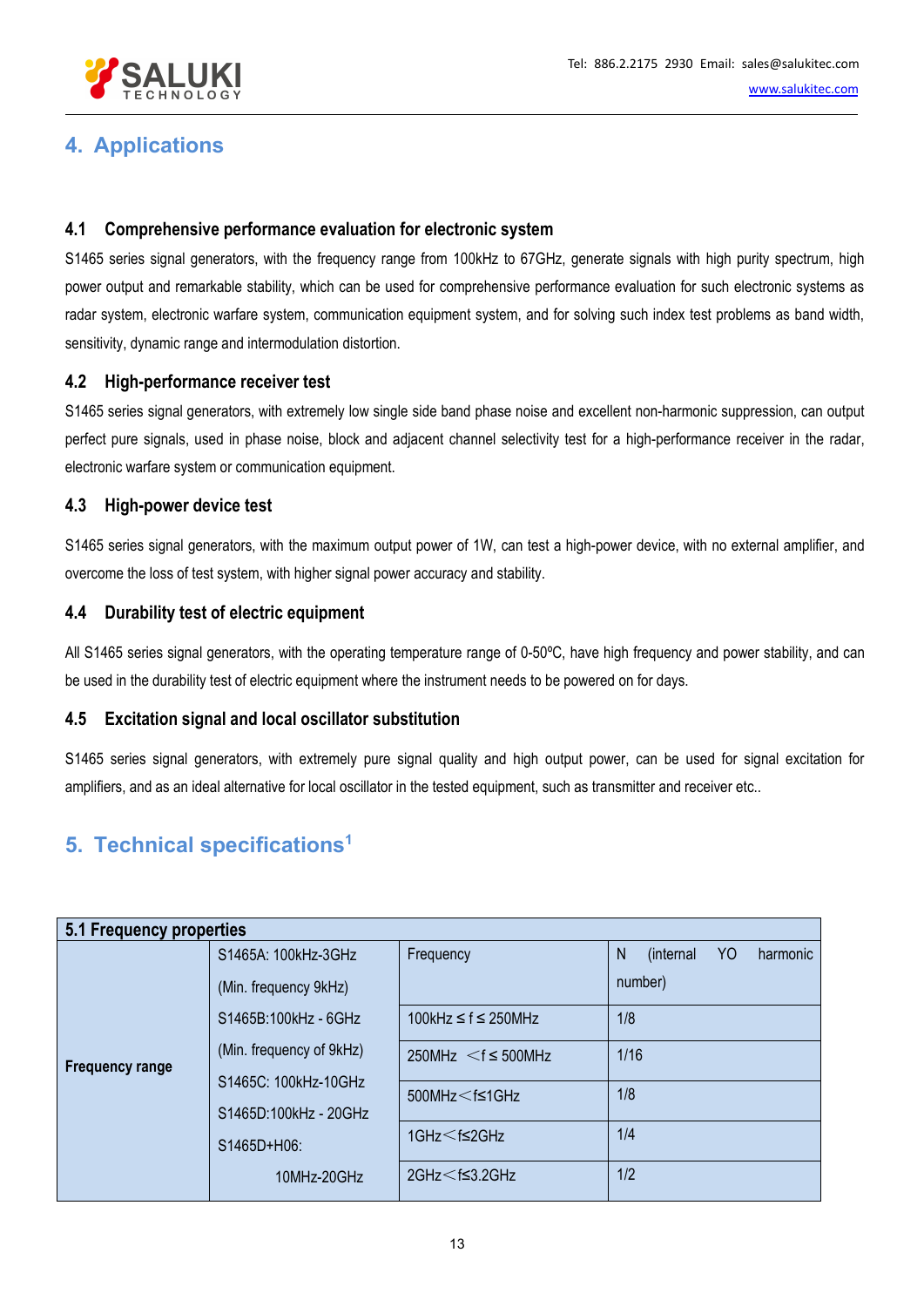

<span id="page-13-1"></span><span id="page-13-0"></span>

|                               | S1465F:100kHz - 40GHz                                       |                            | $3.2$ GHz $<$ f $\leq$ 10GHz                                                          |                                                                              | $\mathbf 1$      |            |  |  |  |
|-------------------------------|-------------------------------------------------------------|----------------------------|---------------------------------------------------------------------------------------|------------------------------------------------------------------------------|------------------|------------|--|--|--|
|                               | S1465H:100kHz - 50GHz                                       |                            | 10GHz <f≤20ghz< th=""><th></th><th><math>\overline{2}</math></th><th></th></f≤20ghz<> |                                                                              | $\overline{2}$   |            |  |  |  |
|                               | S1465L:100kHz - 67GHz                                       |                            |                                                                                       |                                                                              |                  |            |  |  |  |
|                               | (Max. frequency of 70GHz)                                   |                            | 20GHz <f≤40ghz< th=""><th></th><th><math>\overline{4}</math></th><th></th></f≤40ghz<> |                                                                              | $\overline{4}$   |            |  |  |  |
|                               |                                                             |                            | 40GHz < f≤67GHz                                                                       |                                                                              | $\boldsymbol{8}$ |            |  |  |  |
| <b>Frequency resolution</b>   | 0.001Hz                                                     |                            |                                                                                       |                                                                              |                  |            |  |  |  |
| <b>Frequency switching</b>    | $<$ 20ms (typical value <sup>2</sup> )                      |                            |                                                                                       |                                                                              |                  |            |  |  |  |
| time                          |                                                             |                            |                                                                                       |                                                                              |                  |            |  |  |  |
| Timebase aging rate           | 5×10 <sup>-10</sup> /day (after 30-day continuous power-on) |                            |                                                                                       |                                                                              |                  |            |  |  |  |
| (typical value <sup>3</sup> ) |                                                             |                            |                                                                                       |                                                                              |                  |            |  |  |  |
| Reference output              | Frequency                                                   |                            | 10MHz                                                                                 |                                                                              |                  |            |  |  |  |
|                               | Power                                                       | $> +4$ dBm, to 50 $\Omega$ |                                                                                       |                                                                              |                  |            |  |  |  |
| Reference input               | Frequency                                                   |                            | 1-50MHz, 1Hz step                                                                     |                                                                              |                  |            |  |  |  |
|                               | Power                                                       |                            |                                                                                       | -5dBm - +10dBm, $50\Omega$ impedance                                         |                  |            |  |  |  |
| 5.2 Sweep properties          |                                                             |                            |                                                                                       |                                                                              |                  |            |  |  |  |
| Sweep mode                    | Step sweep, list sweep, analog sweep, power sweep           |                            |                                                                                       |                                                                              |                  |            |  |  |  |
| <b>High-precision</b>         |                                                             |                            | 100kHz≤f≤500MHz                                                                       | 25MHz/ms                                                                     |                  |            |  |  |  |
| analog sweep                  |                                                             |                            | 500MHz < f≤1GHz                                                                       |                                                                              | 50MHz/ms         |            |  |  |  |
| (option H03)                  | Max.<br>sweep                                               |                            | 1GHz <f≤2ghz< th=""><th></th><th colspan="3">100MHz/ms</th></f≤2ghz<>                 |                                                                              | 100MHz/ms        |            |  |  |  |
|                               | speed                                                       |                            | $2$ GHz $\leq$ f $\leq$ 3.2GHz                                                        |                                                                              | 200MHz/ms        |            |  |  |  |
|                               |                                                             | $3.2$ GHz $<$ f            |                                                                                       |                                                                              | 400MHz/ms        |            |  |  |  |
|                               | Sweep accuracy                                              |                            |                                                                                       | 0.05 Sweep width (for 100ms, within the maximum width of 100ms as specified) |                  |            |  |  |  |
| 5.3 Power properties          |                                                             |                            |                                                                                       |                                                                              |                  |            |  |  |  |
| Min. power                    | Model                                                       |                            | Standard                                                                              | Option H01A/B                                                                |                  |            |  |  |  |
|                               |                                                             |                            | package                                                                               |                                                                              |                  |            |  |  |  |
|                               | S1465A/B/C/D/F                                              |                            | $-20dBm$                                                                              | -110dBm (-135dBm configurable)                                               |                  |            |  |  |  |
|                               | S1465D+ option H06                                          |                            | $-10$ d $Bm$                                                                          | -90dBm (-125dBm configurable)                                                |                  |            |  |  |  |
|                               | S1465H/L                                                    |                            | $-20$ d $Bm$                                                                          | -90dBm (-110dBm configurable)                                                |                  |            |  |  |  |
| Max. power                    | Frequency range                                             |                            | Standard                                                                              | H01A/B                                                                       | H <sub>05</sub>  | Options    |  |  |  |
| (25±10°C)                     |                                                             |                            | package                                                                               | programmable                                                                 | high-power       | H01A/B+H05 |  |  |  |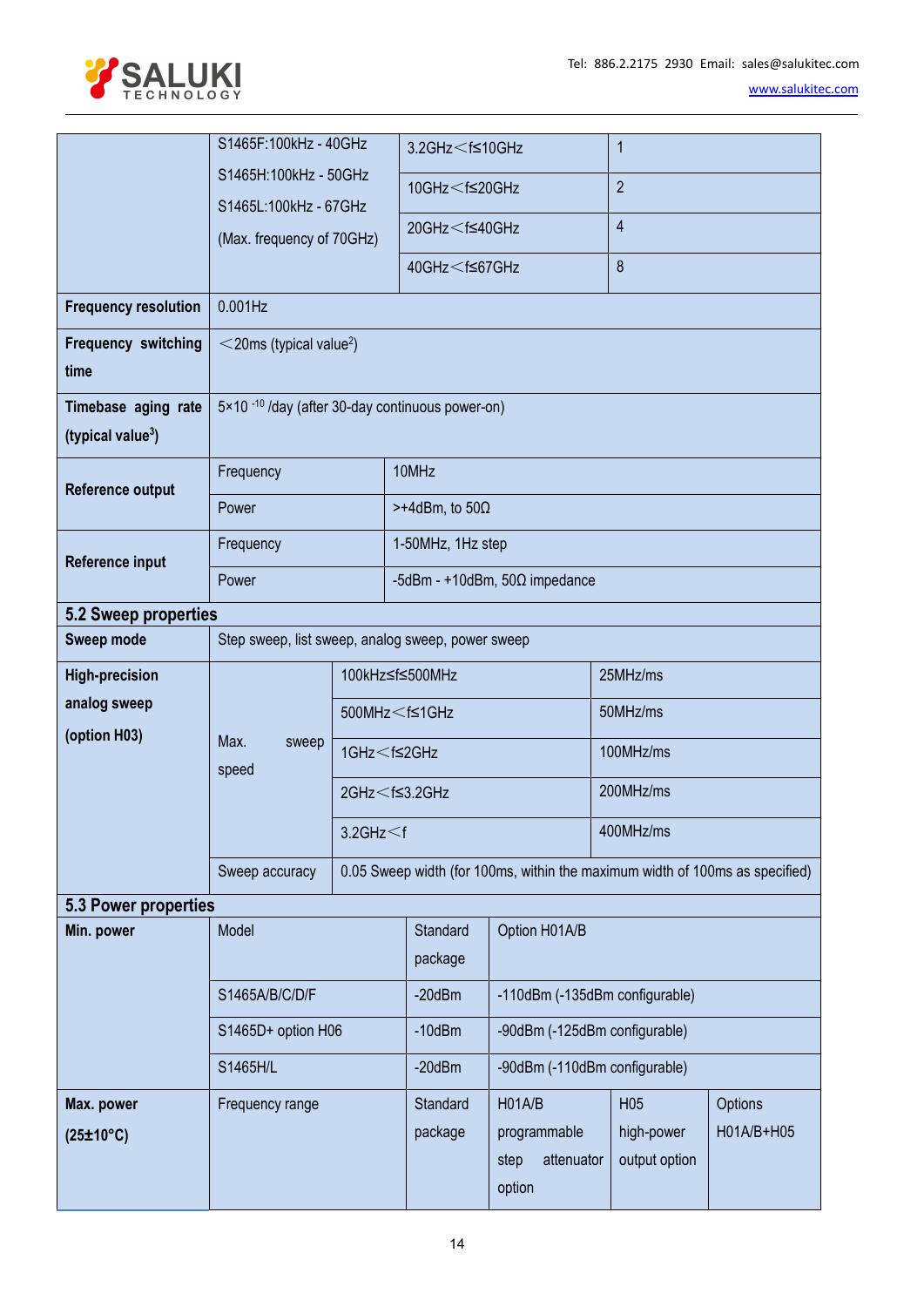

|                                | S1465A/B/C/D                                                                                                                                                                    |                            |                  |           |            |            |                            |  |                        |  |  |  |
|--------------------------------|---------------------------------------------------------------------------------------------------------------------------------------------------------------------------------|----------------------------|------------------|-----------|------------|------------|----------------------------|--|------------------------|--|--|--|
|                                | 100kHz≤f≤20GHz                                                                                                                                                                  |                            | 15dBm            |           | 15dBm      |            | $203$ dBm                  |  | $203$ dBm              |  |  |  |
|                                | S1465D+ option H06                                                                                                                                                              |                            |                  |           |            |            |                            |  |                        |  |  |  |
|                                | 10MHz≤f≤20GHz                                                                                                                                                                   |                            | 28dBm            |           | 27dBm      |            | $\qquad \qquad \text{---}$ |  | $\qquad \qquad \cdots$ |  |  |  |
|                                | S1465F                                                                                                                                                                          |                            |                  |           |            |            |                            |  |                        |  |  |  |
|                                | 100kHz≤f≤9GHz                                                                                                                                                                   |                            | 12dBm            |           | 12dBm      |            | 20dBm                      |  | 20dBm                  |  |  |  |
|                                | 9GHz < f≤40GHz                                                                                                                                                                  |                            | 12dBm            |           | 12dBm      |            | 17dBm                      |  | 17dBm                  |  |  |  |
|                                | S1465H/L                                                                                                                                                                        |                            |                  |           |            |            |                            |  |                        |  |  |  |
|                                | 100kHz≤f≤15GHz                                                                                                                                                                  |                            | 5dBm             |           | 5dBm       |            | 17dBm                      |  | 17dBm                  |  |  |  |
|                                | 15GHz <f≤30ghz< td=""><td></td><td colspan="2">5dBm</td><td colspan="2">5dBm</td><td>13dBm</td><td></td><td>13dBm</td></f≤30ghz<>                                               |                            | 5dBm             |           | 5dBm       |            | 13dBm                      |  | 13dBm                  |  |  |  |
|                                | 30GHz≤f≤67GHz                                                                                                                                                                   |                            | 5dBm             |           | 4dBm       |            | 8dBm                       |  | 8dBm                   |  |  |  |
| <b>Power accuracy</b>          | Standard                                                                                                                                                                        |                            |                  |           |            |            |                            |  |                        |  |  |  |
| $(25 \pm 10^{\circ} \text{C})$ | $>20$<br>Frequency                                                                                                                                                              |                            |                  | $10 - 20$ |            | $-10 - 10$ |                            |  | $-20 - -10$            |  |  |  |
|                                | power (dBm)                                                                                                                                                                     |                            |                  |           |            |            |                            |  |                        |  |  |  |
|                                | 100kHz≤f≤2GHz                                                                                                                                                                   | $\qquad \qquad \cdots$     |                  | ±0.8dB    |            | ±0.6dB     |                            |  | ±1.5dB                 |  |  |  |
|                                | $2$ GHz $<$ f $\leq$ 20GHz                                                                                                                                                      | $\qquad \qquad \text{---}$ |                  | ±0.8dB    |            |            | ±0.8dB                     |  | ±1.5dB                 |  |  |  |
|                                | 20GHz <f≤40ghz< td=""><td><math display="block">\qquad \qquad \cdots</math></td><td></td><td colspan="2">±1.0dB</td><td>±0.9dB</td><td></td><td></td><td>±1.8dB</td></f≤40ghz<> | $\qquad \qquad \cdots$     |                  | ±1.0dB    |            | ±0.9dB     |                            |  | ±1.8dB                 |  |  |  |
|                                | 40GHz < f≤50GHz                                                                                                                                                                 | $\hspace{0.05cm} \ldots$   |                  |           |            | ±1.3dB     |                            |  | ±1.8dB                 |  |  |  |
|                                | 50GHz < f≤67GHz                                                                                                                                                                 | ---                        |                  |           |            | ±1.5dB     |                            |  | ±2.0dB                 |  |  |  |
|                                | S1465D+ H06 enhanced high-power output option                                                                                                                                   |                            |                  |           |            |            |                            |  |                        |  |  |  |
|                                | 500MHz $<$ f≤20GHz                                                                                                                                                              |                            | ±1.2dB<br>±0.8dB |           | ±0.9       |            | $---$                      |  |                        |  |  |  |
|                                | H01A/B programmable step attenuator option                                                                                                                                      |                            |                  |           |            |            |                            |  |                        |  |  |  |
|                                | Frequency                                                                                                                                                                       | $>20$                      |                  | $10 - 20$ | $-10 - 10$ |            | $-70$ $-10$                |  | $-90$ $-70$            |  |  |  |
|                                | power (dBm)                                                                                                                                                                     |                            |                  |           |            |            |                            |  |                        |  |  |  |
|                                | 100kHz≤f≤2GHz                                                                                                                                                                   | ---                        |                  | ±0.8dB    | ±0.6dB     |            | ±0.7dB                     |  | ±1.5dB                 |  |  |  |
|                                | $2$ GHz $<$ f $\leq$ 20GHz                                                                                                                                                      | ---                        |                  | ±0.8dB    | ±0.8dB     |            | ±0.9dB                     |  | ±1.8dB                 |  |  |  |
|                                | 20GHz <f≤40ghz< td=""><td>---</td><td></td><td>±1.0dB</td><td>±0.9dB</td><td></td><td colspan="2">±1.0dB</td><td>±2.0dB</td></f≤40ghz<>                                         | ---                        |                  | ±1.0dB    | ±0.9dB     |            | ±1.0dB                     |  | ±2.0dB                 |  |  |  |
|                                | 40GHz <f≤50ghz< td=""><td>---</td><td>---</td><td></td><td>±1.3dB</td><td></td><td>±1.5dB</td><td></td><td>±2.5dB</td></f≤50ghz<>                                               | ---                        | ---              |           | ±1.3dB     |            | ±1.5dB                     |  | ±2.5dB                 |  |  |  |
|                                | $50$ GHz $<$ f≤67GHz                                                                                                                                                            | ---                        | ---              |           | ±1.5dB     |            | ±1.8dB                     |  | ±3.0dB                 |  |  |  |
|                                |                                                                                                                                                                                 |                            |                  |           |            |            |                            |  |                        |  |  |  |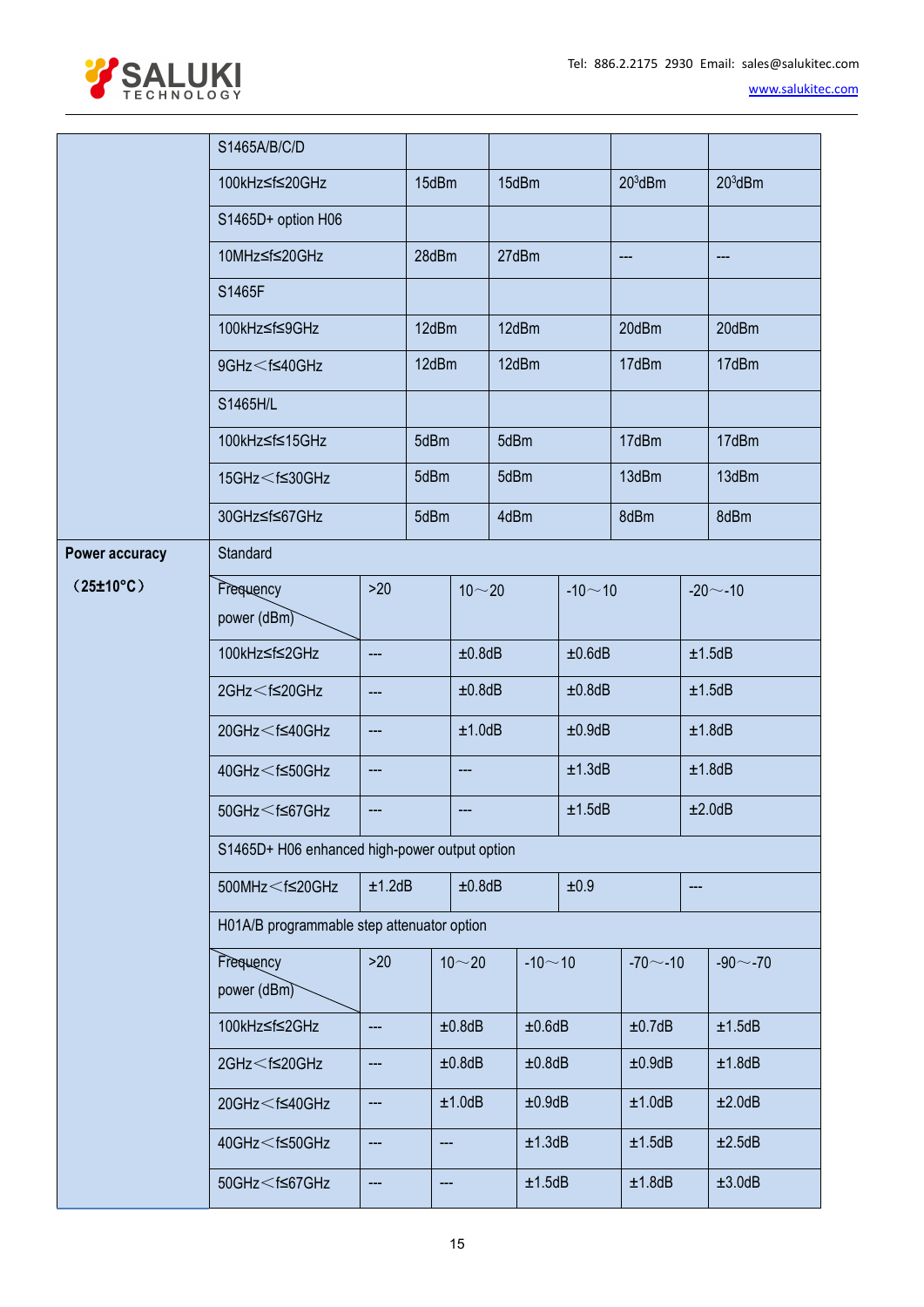



<span id="page-15-0"></span>

|                                              | S1465D+ H06 enhanced high-power output option                                                                                                 |                           |                              |             |        |                                |        |  |  |  |  |
|----------------------------------------------|-----------------------------------------------------------------------------------------------------------------------------------------------|---------------------------|------------------------------|-------------|--------|--------------------------------|--------|--|--|--|--|
|                                              | 10MHz≤f≤500GHz                                                                                                                                | ---                       | ±1.3dB                       |             | ±0.9dB | ±1.0dB                         | ±1.8dB |  |  |  |  |
|                                              | 500MHz <f≤20ghz< th=""><th>±1.2dB</th><th>±0.8dB</th><th></th><th>±0.8dB</th><th>±1.1dB</th><th>±2.0dB</th></f≤20ghz<>                        | ±1.2dB                    | ±0.8dB                       |             | ±0.8dB | ±1.1dB                         | ±2.0dB |  |  |  |  |
| <b>Power resolution</b>                      | 0.01dB                                                                                                                                        |                           |                              |             |        |                                |        |  |  |  |  |
| <b>Power</b><br>temperature                  |                                                                                                                                               | 0.02dB/°C (typical value) |                              |             |        |                                |        |  |  |  |  |
| stability                                    |                                                                                                                                               |                           |                              |             |        |                                |        |  |  |  |  |
| <b>Output impedance</b>                      | 50 $\Omega$ (Rating <sup>4</sup> )                                                                                                            |                           |                              |             |        |                                |        |  |  |  |  |
| <b>VSWR</b>                                  | 100kHz≤f≤20GHz                                                                                                                                |                           | < 1.6                        |             |        |                                |        |  |  |  |  |
| (Internal<br>fixed<br>amplitude)<br>(typical | 20GHz <f≤40ghz< th=""><th></th><th>&lt; 1.8</th><th></th><th></th><th></th><th></th></f≤40ghz<>                                               |                           | < 1.8                        |             |        |                                |        |  |  |  |  |
| value)                                       | 40GHz <f≤67ghz< td=""><td></td><td>&lt; 2.0</td><td></td><td></td><td></td><td></td></f≤67ghz<>                                               |                           | < 2.0                        |             |        |                                |        |  |  |  |  |
| Max. reverse power                           | 0.5W (0V DC) (rating)                                                                                                                         |                           |                              |             |        |                                |        |  |  |  |  |
| 5.4 Spectrum purity <sup>5</sup>             |                                                                                                                                               |                           |                              |             |        |                                |        |  |  |  |  |
|                                              | Frequency                                                                                                                                     |                           | Standard package             |             |        | H06 enhanced high-power option |        |  |  |  |  |
|                                              | 100kHz≤f≤10MHz                                                                                                                                |                           | $<$ -25dBc                   | ---         |        |                                |        |  |  |  |  |
|                                              | 10MHz <f≤2ghz< td=""><td></td><td><math>&lt;</math>-30dBc</td><td></td><td></td><td><math>&lt;</math>-25dBc</td><td></td></f≤2ghz<>           |                           | $<$ -30dBc                   |             |        | $<$ -25dBc                     |        |  |  |  |  |
| <b>Harmonic</b><br>(at +10dBm or Max.        | $2$ GHz $<$ f $\leq$ 6GHz                                                                                                                     |                           | $<$ -30dBc                   |             |        | $---$                          |        |  |  |  |  |
| specified<br>output                          | (S1465B)                                                                                                                                      |                           |                              |             |        |                                |        |  |  |  |  |
| power, whichever is                          | $2$ GHz $<$ f $\leq$ 9GHz                                                                                                                     |                           | $<$ -55dBc                   |             |        | $<$ -35dBc                     |        |  |  |  |  |
| lower)                                       | $9$ GHz $\leq$ f $\leq$ 14GHz                                                                                                                 | $<$ -55dBc                |                              | $<$ -27dBc  |        |                                |        |  |  |  |  |
|                                              | 14GHz < f≤20GHz                                                                                                                               |                           | $<$ -55dBc                   |             |        | $<$ -30dBc                     |        |  |  |  |  |
|                                              | 20GHz <f≤67ghz< td=""><td></td><td><math>\le</math>-50dBc (typical value)</td><td></td><td></td><td><math>---</math></td><td></td></f≤67ghz<> |                           | $\le$ -50dBc (typical value) |             |        | $---$                          |        |  |  |  |  |
| Sub-harmonic<br>(at                          | 100kHz≤f≤10GHz                                                                                                                                |                           |                              | Non         |        |                                |        |  |  |  |  |
| +10dBm<br>Max.<br>or<br>specified<br>output  | 10GHz <f≤20ghz< td=""><td></td><td colspan="5"><math>&lt;</math>-60dBc</td></f≤20ghz<>                                                        |                           | $<$ -60dBc                   |             |        |                                |        |  |  |  |  |
| power, whichever is<br>lower)                | 20GHz <f≤67ghz< td=""><td colspan="2"></td><td colspan="4"><math>&lt; -50</math>dBc</td></f≤67ghz<>                                           |                           |                              | $< -50$ dBc |        |                                |        |  |  |  |  |
|                                              | Frequency                                                                                                                                     |                           | Standard package             |             |        | Option H04                     |        |  |  |  |  |
| Non-harmonic(At                              | 100kHz≤f≤250MHz                                                                                                                               |                           | $<$ -58dBc                   |             |        | $<$ -58dBc                     |        |  |  |  |  |
| 0dBm, beyond 3kHz<br>offset)                 | 250MHz $<$ f $\leq$ 3.2GHz                                                                                                                    |                           | $<$ -74dBc                   |             |        | $<$ -80dBc                     |        |  |  |  |  |
|                                              | $3.2$ GHz $<$ f≤10GHz                                                                                                                         |                           | $<$ -62dBc                   |             |        | $<$ -70dBc                     |        |  |  |  |  |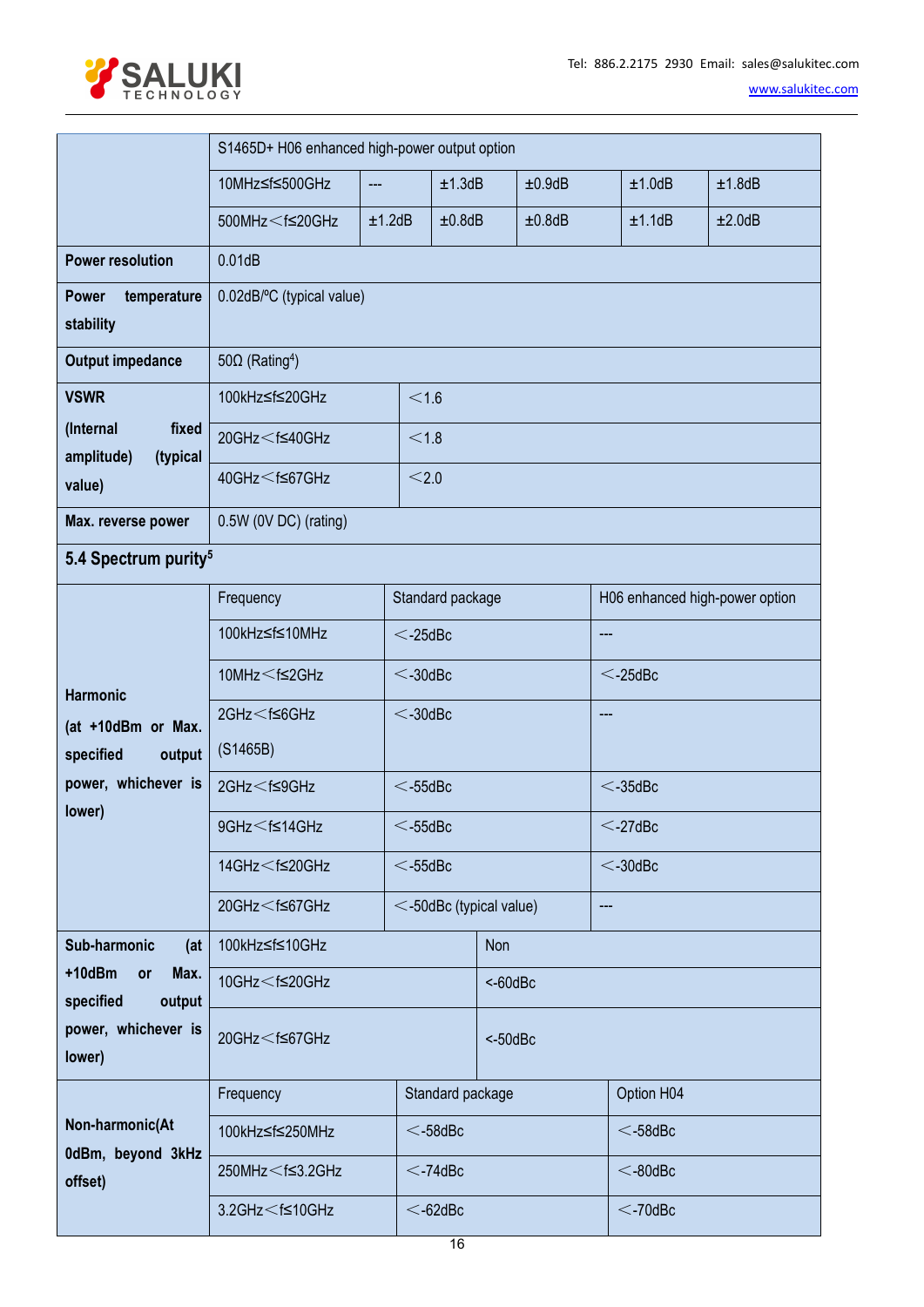

| www.salukitec.com |  |
|-------------------|--|
|-------------------|--|

<span id="page-16-0"></span>

|                                          | 10GHz $<$ f $\leq$ 20GHz                                                                                                                                                                                                                 | $<$ -56dBc               |                          |                            |        | $<$ -64dBc |            |        |        |
|------------------------------------------|------------------------------------------------------------------------------------------------------------------------------------------------------------------------------------------------------------------------------------------|--------------------------|--------------------------|----------------------------|--------|------------|------------|--------|--------|
|                                          | $20$ GHz $<$ f $\leq$ 40GHz                                                                                                                                                                                                              |                          | $<$ -50dBc<br>$<$ -58dBc |                            |        |            |            |        |        |
|                                          | 40GHz < f≤67GHz                                                                                                                                                                                                                          |                          |                          | $<$ -44dBc                 |        |            | $<$ -52dBc |        |        |
|                                          | Frequency                                                                                                                                                                                                                                | 1Hz                      |                          | 10Hz                       | 100Hz  | 1kHz       |            | 10kHz  | 100kHz |
|                                          | 100kHz≤f≤250MHz                                                                                                                                                                                                                          | ---                      |                          | $---$                      | $-104$ | $-121$     |            | $-128$ | $-130$ |
|                                          | 250 MHz <f≤500mhz< td=""><td><math display="inline">\hspace{0.05cm} \ldots</math></td><td></td><td>---</td><td><math>-108</math></td><td><math>-126</math></td><td></td><td><math>-132</math></td><td><math>-136</math></td></f≤500mhz<> | $\hspace{0.05cm} \ldots$ |                          | ---                        | $-108$ | $-126$     |            | $-132$ | $-136$ |
|                                          | $0.5$ GHz $<$ f $\leq$ 1GHz                                                                                                                                                                                                              | $\hspace{0.05cm} \ldots$ |                          | $\frac{1}{2}$              | $-101$ | $-121$     |            | $-130$ | $-130$ |
|                                          | 1 GHz < f≤2GHz                                                                                                                                                                                                                           | ---                      |                          | $\qquad \qquad \text{---}$ | $-96$  | $-115$     |            | $-124$ | $-124$ |
|                                          | $2$ GHz $<$ f $\leq$ 3.2GHz                                                                                                                                                                                                              | ---                      |                          | ---                        | $-92$  | $-111$     |            | $-120$ | $-120$ |
|                                          | 3.2 GHz < f≤10GHz                                                                                                                                                                                                                        | $\qquad \qquad -\qquad$  |                          | $---$                      | $-81$  | $-101$     |            | $-110$ | $-110$ |
|                                          | 10 GHz <f≤20ghz< td=""><td>---</td><td></td><td><math>---</math></td><td><math>-75</math></td><td><math>-95</math></td><td></td><td><math>-104</math></td><td><math>-104</math></td></f≤20ghz<>                                          | ---                      |                          | $---$                      | $-75$  | $-95$      |            | $-104$ | $-104$ |
| Single side<br>band                      | 20 GHz < f≤40GHz                                                                                                                                                                                                                         | $---$                    |                          | $---$                      | $-69$  | $-89$      |            | $-98$  | $-98$  |
| phase noise                              | 40 GHz < f≤67GHz                                                                                                                                                                                                                         | ---                      |                          | ---                        | $-64$  | $-84$      |            | $-92$  | $-92$  |
| (dBc/Hz, +10dBm or<br>Max. output power, | H04 ultra low phase noise option                                                                                                                                                                                                         |                          |                          |                            |        |            |            |        |        |
| whichever is smaller)                    | 100kHz≤f≤250MHz                                                                                                                                                                                                                          | $-64$                    |                          | $-92$                      | $-105$ | $-123$     |            | $-138$ | $-142$ |
|                                          | 250 MHz <f≤500mhz< td=""><td><math>-67</math></td><td></td><td><math>-93</math></td><td><math>-111</math></td><td><math>-126</math></td><td></td><td><math>-138</math></td><td><math>-142</math></td></f≤500mhz<>                        | $-67$                    |                          | $-93$                      | $-111$ | $-126$     |            | $-138$ | $-142$ |
|                                          | $0.5$ GHz $<$ f $\leq$ 1GHz                                                                                                                                                                                                              | $-62$                    |                          | $-91$                      | $-105$ | $-123$     |            | $-138$ | $-138$ |
|                                          | 1 GHz < f≤2GHz                                                                                                                                                                                                                           | $-57$                    |                          | $-86$                      | $-100$ | $-117$     |            | $-133$ | $-133$ |
|                                          | $2$ GHz $<$ f $\leq$ 3.2GHz                                                                                                                                                                                                              | $-52$                    |                          | $-81$                      | $-96$  | $-113$     |            | $-128$ | $-128$ |
|                                          | 3.2 GHz < f≤10GHz                                                                                                                                                                                                                        | $-43$                    |                          | $-72$                      | $-85$  | $-105$     |            | $-120$ | $-120$ |
|                                          | 10 GHz <f≤20ghz< td=""><td><math>-37</math></td><td></td><td><math>-66</math></td><td><math>-79</math></td><td><math>-98</math></td><td></td><td><math>-114</math></td><td><math>-114</math></td></f≤20ghz<>                             | $-37$                    |                          | $-66$                      | $-79$  | $-98$      |            | $-114$ | $-114$ |
|                                          | 20 GHz <f≤40ghz< td=""><td><math>-31</math></td><td></td><td><math>-60</math></td><td><math>-73</math></td><td><math>-91</math></td><td></td><td><math>-108</math></td><td><math>-108</math></td></f≤40ghz<>                             | $-31$                    |                          | $-60$                      | $-73$  | $-91$      |            | $-108$ | $-108$ |
|                                          | 40 GHz < f≤67GHz                                                                                                                                                                                                                         | $-26$                    |                          | $-54$                      | $-68$  | $-85$      |            | $-102$ | $-102$ |
| <b>5.5 Modulation properties</b>         |                                                                                                                                                                                                                                          |                          |                          |                            |        |            |            |        |        |
| <b>Frequency</b>                         | Maximum deviation: N×16MHz (N: YO harmonic number)                                                                                                                                                                                       |                          |                          |                            |        |            |            |        |        |
| modulation                               | Accuracy (at 1kHz, N×20kHz≤deviations <n×800khz):< td=""><td></td><td></td><td></td><td></td><td></td><td></td><td></td><td></td></n×800khz):<>                                                                                          |                          |                          |                            |        |            |            |        |        |
| (option H02A)                            | < $\pm$ (3.5% × set frequency offset +20Hz)                                                                                                                                                                                              |                          |                          |                            |        |            |            |        |        |
|                                          | Modulation rate (3dB band width, 500kHz frequency offset): DC-10MHz                                                                                                                                                                      |                          |                          |                            |        |            |            |        |        |
|                                          |                                                                                                                                                                                                                                          |                          |                          |                            |        |            |            |        |        |
|                                          | Distortion (at 1kHz, N×20kHz≤ distortion <n×800khz): <1%<="" td=""><td></td><td></td><td></td><td></td><td></td><td></td><td></td><td></td></n×800khz):>                                                                                 |                          |                          |                            |        |            |            |        |        |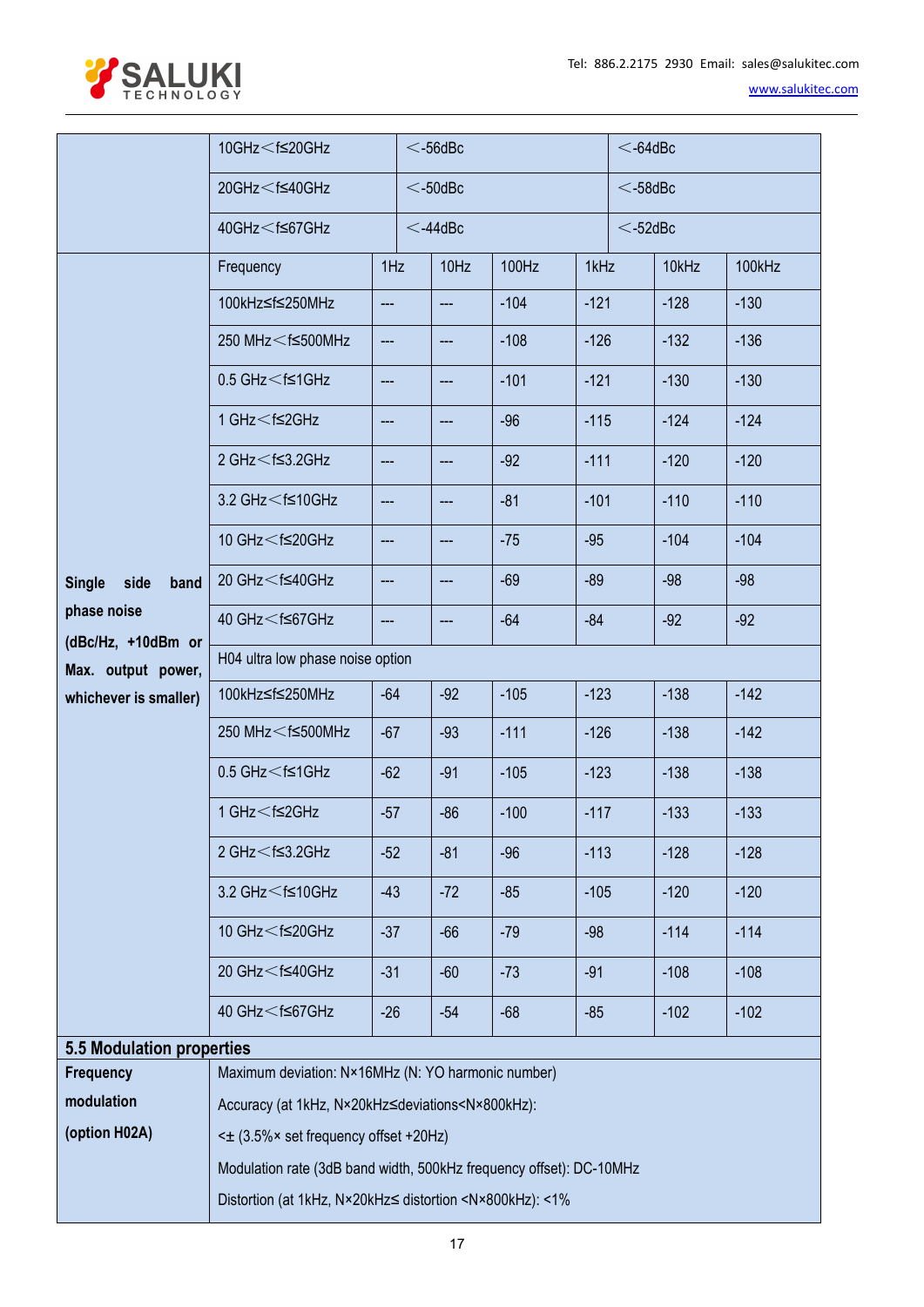

| <b>Phase modulation</b>       | Maximum deviation:                                                                                    |                                                                                  |                                                                                                   |  |  |  |  |  |  |
|-------------------------------|-------------------------------------------------------------------------------------------------------|----------------------------------------------------------------------------------|---------------------------------------------------------------------------------------------------|--|--|--|--|--|--|
| (option H02A)                 | Normal mode: N×16rad (N: YO harmonic number)                                                          |                                                                                  |                                                                                                   |  |  |  |  |  |  |
|                               | Broadband mode: N×1.6rad (N: YO harmonic number)                                                      |                                                                                  |                                                                                                   |  |  |  |  |  |  |
|                               |                                                                                                       | Accuracy (at 1kHz, N×0.2rad≤deviations < N×8rad, normal mode):                   |                                                                                                   |  |  |  |  |  |  |
|                               | $\leq$ (5% of deviation +0.01 rad)                                                                    |                                                                                  |                                                                                                   |  |  |  |  |  |  |
|                               | Modulation rate (3dB bandwidth):                                                                      |                                                                                  |                                                                                                   |  |  |  |  |  |  |
|                               | Narrowband mode                                                                                       | DC - 1MHz (typical value)                                                        |                                                                                                   |  |  |  |  |  |  |
|                               | Broadband mode                                                                                        | DC - 10MHz (typical value)                                                       |                                                                                                   |  |  |  |  |  |  |
|                               | Distortion (at 1kHz, N×0.8rad≤deviations <n×8rad, <1%<="" th="" thd):=""><th></th><th></th></n×8rad,> |                                                                                  |                                                                                                   |  |  |  |  |  |  |
| <b>Amplitude</b>              | Max. depth: $>90\%$                                                                                   |                                                                                  |                                                                                                   |  |  |  |  |  |  |
| modulation                    |                                                                                                       | Modulation rate (3 dB bandwidth, 30% modulation depth): DC-100kHz                |                                                                                                   |  |  |  |  |  |  |
| (option H02A)                 |                                                                                                       | Accuracy (1kHz modulation rate, 30% modulation depth): $\pm$ (6% of setting +1%) |                                                                                                   |  |  |  |  |  |  |
|                               | Distortion (1kHz modulation rate, linear mode, THD, 30% modulation depth): <1.5%                      |                                                                                  |                                                                                                   |  |  |  |  |  |  |
| <b>Pulse modulation</b>       |                                                                                                       | 500MHz - 3.2GHz                                                                  | $> 3.2$ GHz                                                                                       |  |  |  |  |  |  |
| (option H02B)                 | Switch ratio                                                                                          | $> 80$ dB                                                                        | $> 80$ dB                                                                                         |  |  |  |  |  |  |
|                               | Rise and fall time                                                                                    | $<$ 20ns                                                                         | $<$ 20ns                                                                                          |  |  |  |  |  |  |
|                               | Min. pulse width for internal<br>1 <sub>µ</sub><br>1 <sub>µ</sub><br>fixed amplitude                  |                                                                                  |                                                                                                   |  |  |  |  |  |  |
|                               | Min. pulse width for non fixed<br>amplitude                                                           | $0.1\mu$ s<br>$0.1\mu$ s                                                         |                                                                                                   |  |  |  |  |  |  |
| <b>Narrow</b><br><b>Pulse</b> |                                                                                                       | $50$ MHz $\sim$ 3.2GHz                                                           | More than 3.2GHz                                                                                  |  |  |  |  |  |  |
| modulation<br>(option H02C)   | On/off ratio                                                                                          | $> 80$ dB                                                                        | $> 80$ dB                                                                                         |  |  |  |  |  |  |
|                               | Rise/fall time                                                                                        | $<$ 15ns                                                                         | $<$ 10ns                                                                                          |  |  |  |  |  |  |
|                               | Min. pulse width ALC on                                                                               | $1\mu$ s                                                                         | 1 <sub>µ</sub>                                                                                    |  |  |  |  |  |  |
|                               | Min. pulse width ALC off                                                                              | 30ns                                                                             | 20ns                                                                                              |  |  |  |  |  |  |
| Internally modulated          |                                                                                                       |                                                                                  | There are 3 independent signals respectively for frequency/phase modulation, amplitude modulation |  |  |  |  |  |  |
| signal generator              | and low frequency output signals.                                                                     |                                                                                  |                                                                                                   |  |  |  |  |  |  |
| (option H02A/B/C)             |                                                                                                       | Waveform: Sine, square, triangle, sawtooth, noise, double sine, sweep sine.      |                                                                                                   |  |  |  |  |  |  |
|                               |                                                                                                       |                                                                                  | Frequency range: DC -10MHz for sinusoidal wave, double sine, sweep sine wave; 0.1Hz-100kHz for    |  |  |  |  |  |  |
|                               | square wave, triangular wave and sawtooth wave.                                                       |                                                                                  |                                                                                                   |  |  |  |  |  |  |
|                               | Frequency resolution: 0.1Hz                                                                           |                                                                                  |                                                                                                   |  |  |  |  |  |  |
|                               |                                                                                                       | Low frequency output: Amplitude: 0-5Vpeak (rating), to 50Ω load.                 |                                                                                                   |  |  |  |  |  |  |
|                               |                                                                                                       |                                                                                  |                                                                                                   |  |  |  |  |  |  |